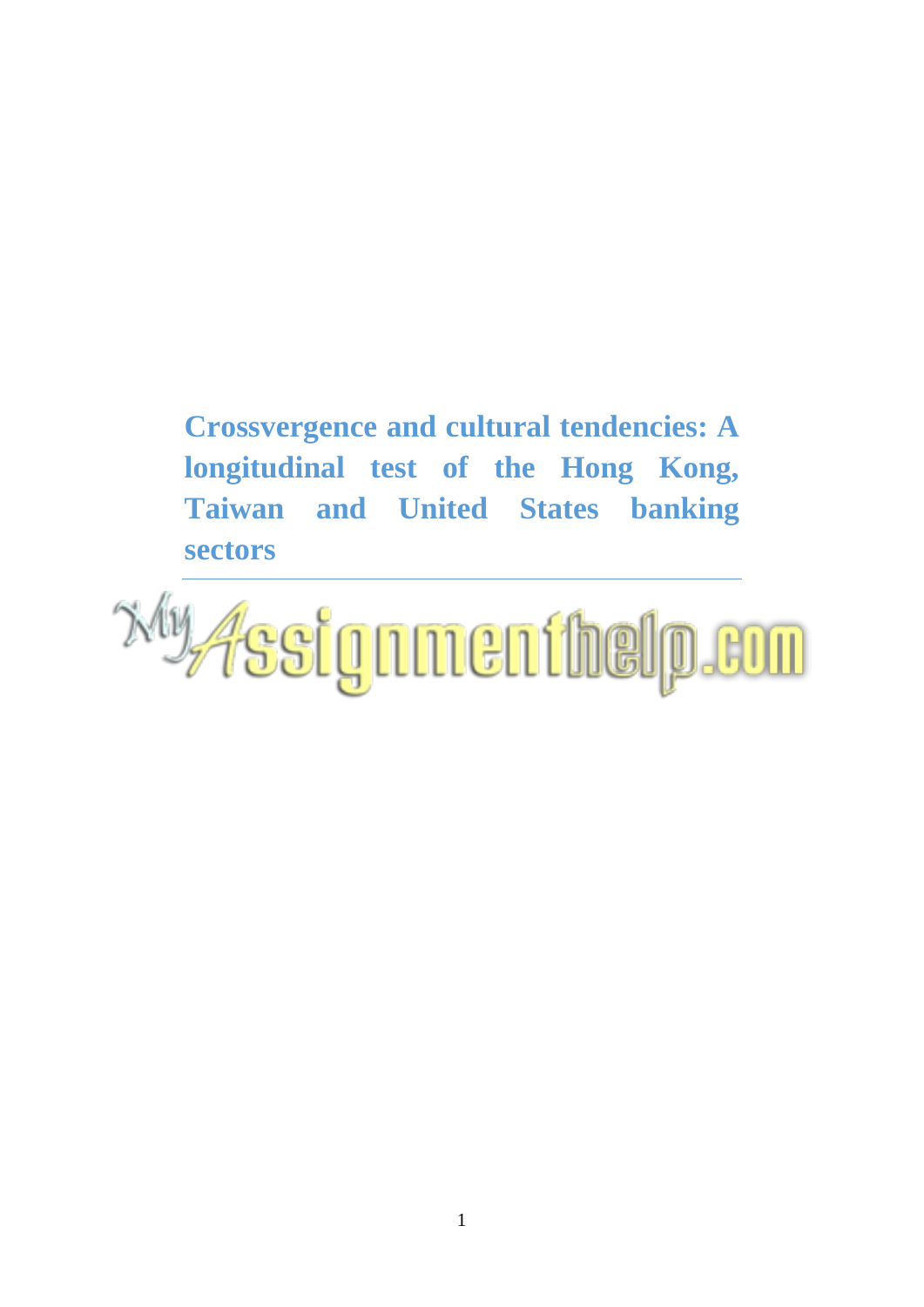### **Introduction**

The aim of this paper is to provide an explanation with regard to cross-vergence as a concept and to provide an analysis on the claim that culture is not static and that the policies and practices of an organization have to consider the complex interaction which takes place between the values of different cultures (McGrath et al 2010).

### **Concept of Cross-vergence**

According to the research study by Kelly et al, the cross-vergence is important. In accordance to the theory of cross-vergence, as the economic condition of countries will keep developing, interacting and evolving and this will give rise to a considerable impact on several cultures in the society leading towards creation of a separate unique personality (McGrath et al 2010). The blends present in the identity culture of past creations, cultural identity would developed for meeting the unique threats and for responding to the outside forces such as competition at the global level (MacNab 2000). A very good example has been quoted in the article with regard to cross-vergence referring generally to the Asians to be collectivist in nature without identifying clearly their particular concept or area.

# **Culture is not stable: Evidence Analysis**

The studies quotes what has been suggested by Hofstede that if there was stability associated with culture then change with regard to value and position within the regions would be very little. The unstable culture and the most dynamic environment of culture offers such changes that lead to remarkable modifications. This modification cannot be sidelined and it becomes important to consider each and every aspect of the change brought in through culture in order to manage change in the appropriate manner. The concept of individualism is loosely knit and when these individuals collaborate then they form a cultural group with different feelings and thought processes (Kelleya et al 2006). The unstable nature of culture is proved authentically in the study by examining the dimensions of culture between different countries such as U.S., Hong Kong and Taiwan. There were various conclusions that the study illustrates especially the ones being important to framework of management (McGrath et al 2010). However, the most prominent illustration in the study is the unstable nature of culture and the consideration of parameters leading towards positioning relatively the activity commercialization. In a pragmatic way, the research illustrated that policies of organizations and the practices within the organization have to result in maximum effectiveness through being updates especially in comparison to the realities of cross vergence and the culture being not static. Moreover, it